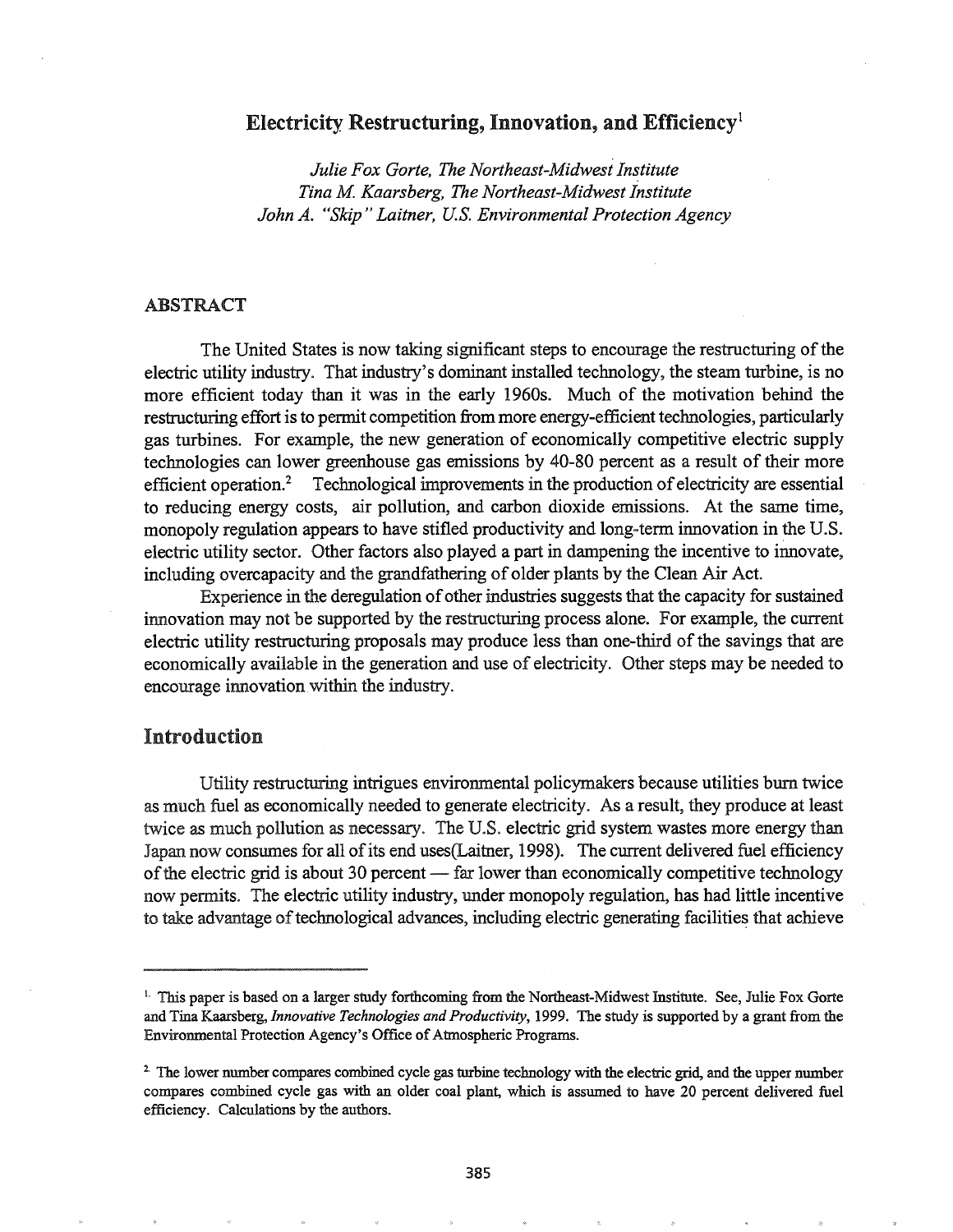efficiencies approaching 70 percent, or as much as 90 percent when waste heat also is recovered (Kaarsberg et aI, 1998).

The production of electricity and thermal energy, using primarily fossil fuels, accounts for the bulk of U.S. carbon dioxide emissions. One-third of the nation's total carbon dioxide emissions comes from burning fossil fuels in electric generators. Another third comes from the production of thermal energy (EIA 1997, EIA 1998). Unlike regulated pollutants that can be scrubbed from power plant smokestacks, the only cost-effective way to reduce net carbon emissions is to burn less fossil fuel. For example, roughly half of the nation's thermal energy could be supplied by the waste heat generated by the electric industry. Although improved efficiency of electricity production is only one route to reduced emissions, it is an important route. Achieving the goals set by the Kyoto Convention will require the development and adoption of innovative technologies across all sectors of the economy.

Most analysts would agree that barriers to innovation must be removed to give to our industries the incentive to maintain an ongoing system of technological advancement. Yet surprisingly little of the restructuring policy discussion — either in the states or in Washington - has focused on how to restructure the giant and critical electric utility industry in ways that spur technological innovation and productivity throughout the American economy.

This paper explores the role of innovation within the electric utility industry. It draws on case studies of restructuring in surface freight (trucking and rail), airlines, and telecommunications. It also explores lessons learned in the restructuring and privatization ofthe electric utilities in Great Britain. We examine these cases to see what actually happened with the expected results for prices and efficiency. But we also look at whether the restructuring process was equally successful when measured against other yardsticks, including relevant amenities or externalities (e.g., safety, quality of service) and innovation. We contrast these examples with that of the American electric utilities, and draw generalized policy lessons.

# The American Capacity for Innovation

Technological innovation is one of America's greatest strengths. It is difficult to name a major innovation made over the past half-century that hasn't been shaped in some significant way by an American inventor, enterprise, or corporation. The national system of innovation in the United States — the traditions, scientific prowess, market systems and signals, and animal spirits - is more conducive to innovation than any other national system in the world.

Our national system of innovation includes a very strong entrepreneurial tradition, which is substantially strengthened by the world's best developed angel and venture capital sectors.<sup>3</sup> It is also anchored by a fierce belief in the power of competition and the market economy. American universities provide technical and scientific education that draws students from all over the globe, especially in science and engineering; they offer nearly half of all doctorates in mathematics, computer science, and engineering (NSB 1996). The United States accounts for almost half of all research and development done in OECD nations. The nation long has been

<sup>&</sup>lt;sup>3.</sup> Venture capital firms provide money to entrepreneurs--increasingly, to established companies with validated technologies--to achieve significant market penetration. Angels are wealthy individuals who invest at a much earlier stage--often, before a technology is proven--and provide a major source of support for individual investors.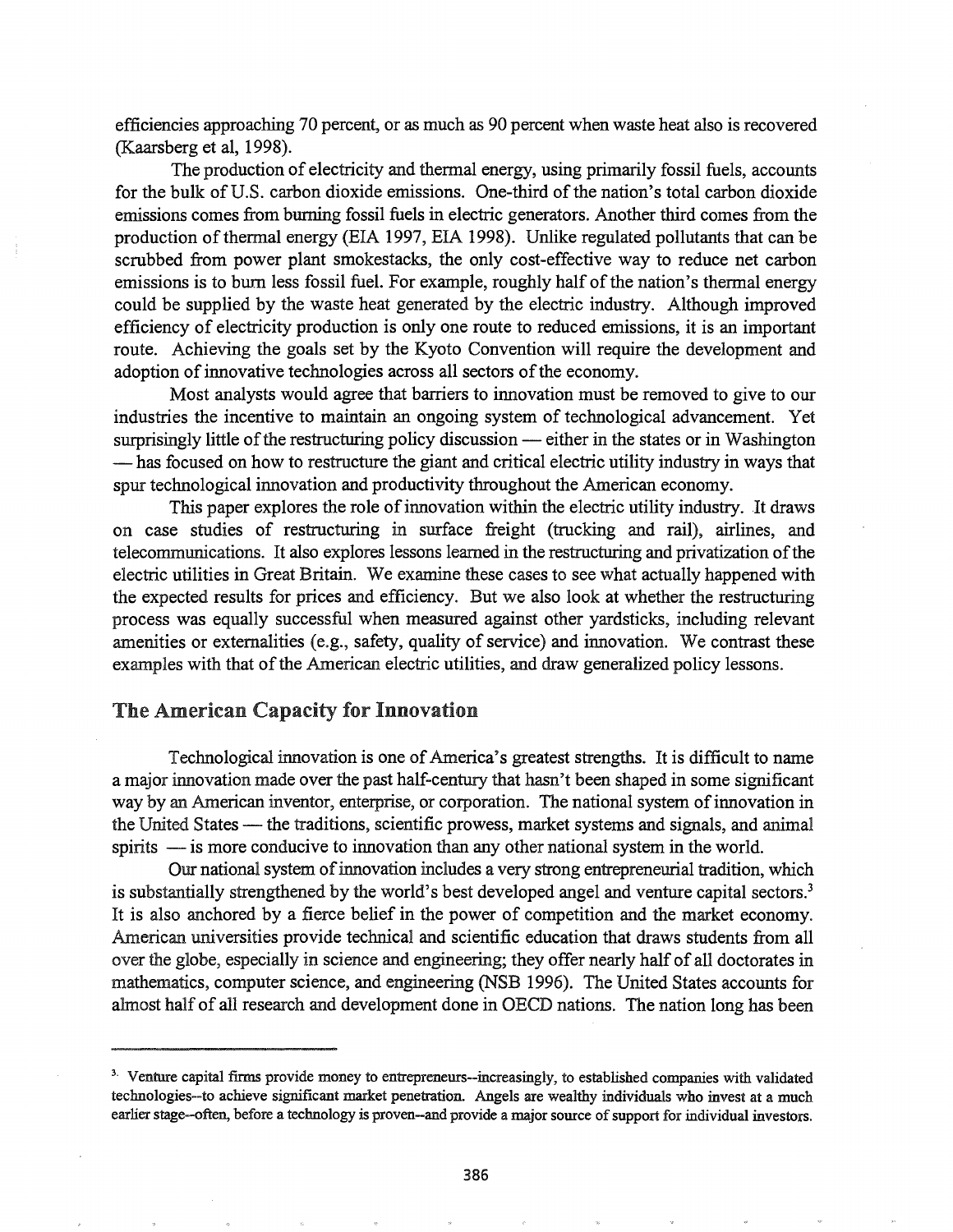a net exporter or scientific knowledge, engineering know-how, and information. Capital is more widely available in the United States than anywhere else.

## Industry-wide Restructuring and Innovation

Many restructured industries - including rail and truck transportation, intercity passenger transportation, airlines, and long-distance telecommunications - have experienced a rapid diffusion of new technologies. In some cases this has resulted in significantly reduced prices. For others, there has been a notable expansion in the range of consumer choices. Some have achieved both. Whether or not deregulation has occasioned a greater capacity for sustained innovation, or changed the character of innovation, has yet to be established.

### Why Regulated Monopolies?

Certain sectors were considered natural monopolies because the economic scale of production is so large that having more than a single supplier would raise costs. Average costs of production fell as size increased over the entire relevant range of production, all the way up to complete market dominance and saturation. Besides strong scale economies, other characteristics of natural monopolies included large initial costs for capital investment, limited ability to store the product, and limited ability to transport the product, generally requiring a transmission network. Yet, recognizing the ability and tendency of monopolies to manipulate prices in order to extract excessive profits from their customers,<sup>4</sup> government agencies created a category of regulated monopolies in several industry sectors. In theory this regulatory approach allowed customers to benefit from the lower-cost technologies available only to the monopolist but to not pay monopoly prices.

Despite the theory, regulated monopolies turned out to be inefficient. The lack of competition inherent in monopoly, according to one analyst, " ...causes an industry to accumulate substantial managerial slack or 'X-inefficiency;' that is, firms do not minimize the cost of producing a given level of output (Winston 1998)." Moreover, regulated firms are somewhat cushioned from external shocks. They tend to react less effectively than finns facing competition. When oil prices rose during the energy shocks of the 1970s, for instance, electric utilities had the option of asking regulators to raise prices. In the rest of the economy, this was not the case, and consumers of electricity responded by switching to less costly fuels and adopting a wide range of energy efficiency measures. These reactions had a profound effect on energy efficiency, which persisted long after oil prices had fallen.

### Examples of Regulated Monopolies That Were Deregulated

Some industries were never really a good fit as natural monopolies. Airlines and freight companies are good examples. They were simply deemed too important to be left to the

<sup>4.</sup> In economics, the term used to describe excess profits is "monopoly rent." It refers to the fact that monopolists can charge whatever the market will bear, and thus reap what economists regard as excess profits, greater than what would be needed to keep the firm in business.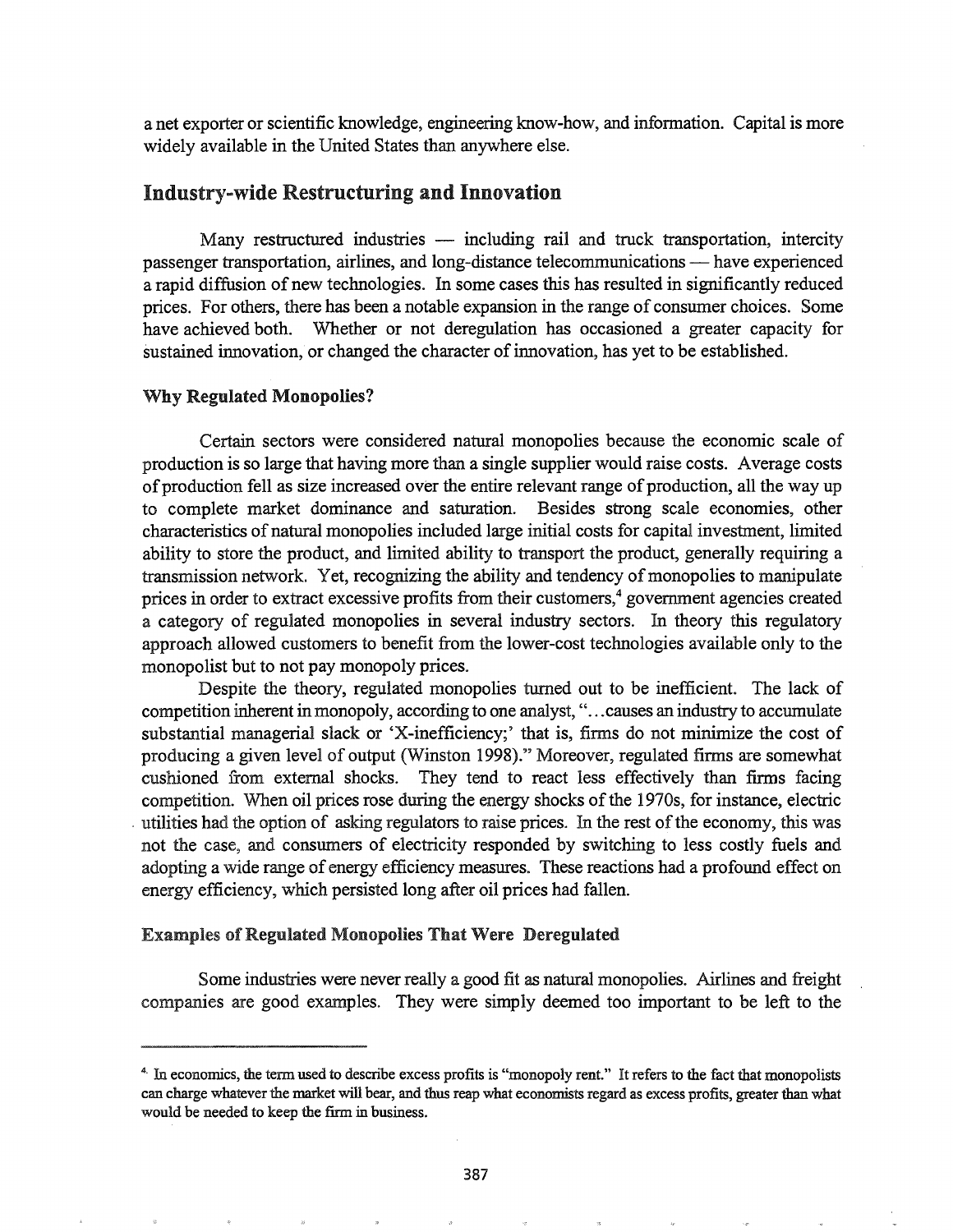vicissitudes of competition, which might mean that some customers receive no or inadequate service, or that companies delivering important services could force society to make unpleasant choices in order to keep receiving the service.

In other sectors, such as telecommunications and electric utilities, the transmission systems represent an enormous capital investment that would be expensive and redundant to duplicate in order to allow competition. But other parts of the systems--customer premises equipment (e.g., phones, handsets, PBXs) in telecommunications, and electric generators in utilities-are not characteristically natural monopolies. Similarly, most electric restructuring schemes leave transmission and distribution substantially untouched, and introduce competition and deregulation to the business of electricity generation. If we manage to bring competition to that section of the electric power industry, what benefits could we expect? There are several examples that can serve as analogues.

The United States has deregulated<sup>5</sup> or restructured (deregulated to some degree) several industries, including airlines and motor carriers (freight), railroads, banking, natural gas, longdistance telecommunications, and cable television. In all cases where significant deregulation was undertaken, there have been significant improvements in efficiency. The impact on externalities  $-$  e.g., the quality of services, the availability of universal service, and environmental effects  $-$  are less predictable. The effect on technology development and adoption are predictably positive in the immediate term, but much harder to predict after the first wave of adaptation passes.

#### Deregulation's Impact on Productivity

Ia general, deregulation does reduce costs and prices and increase many measures of productivity. That is what has happened since the late 1970s in trucking, rail, air travel, longdistance telecommunications, natural gas, cable TV and British electricity. Examples of consumer savings in several such industries are shown in Table 1. In nearly every case, prices and costs have come down, and financial perfonnance has gone up.

| Industry                          | Magnitude of Productivity Effect (estimates) <sup>6</sup>                                                                        |  |
|-----------------------------------|----------------------------------------------------------------------------------------------------------------------------------|--|
| Airlines                          | 15 - 22 percent drop in fares overall                                                                                            |  |
| Rail and Trucking                 | \$20 billion in annual benefits to shippers (lower rates); rail profits<br>increased \$2.9 billion annually [1988 dollars]       |  |
| <b>British Electric Utilities</b> | 2 percent drop in prices between 1991 and 1995; profits increased 6<br>percentage points (30 percent) in one year (1994 to 1995) |  |

|  | Table 1. Deregulation Impact on Consumer Prices. |  |  |
|--|--------------------------------------------------|--|--|
|  |                                                  |  |  |

<sup>&</sup>lt;sup>5.</sup> Full deregulation includes freedom from regulated prices as well administered constraints on the entry to and exit from different segments of the market.

<sup>&</sup>lt;sup>6.</sup> More background on these and other productivity impacts are provided in the full study cited in footnote 1.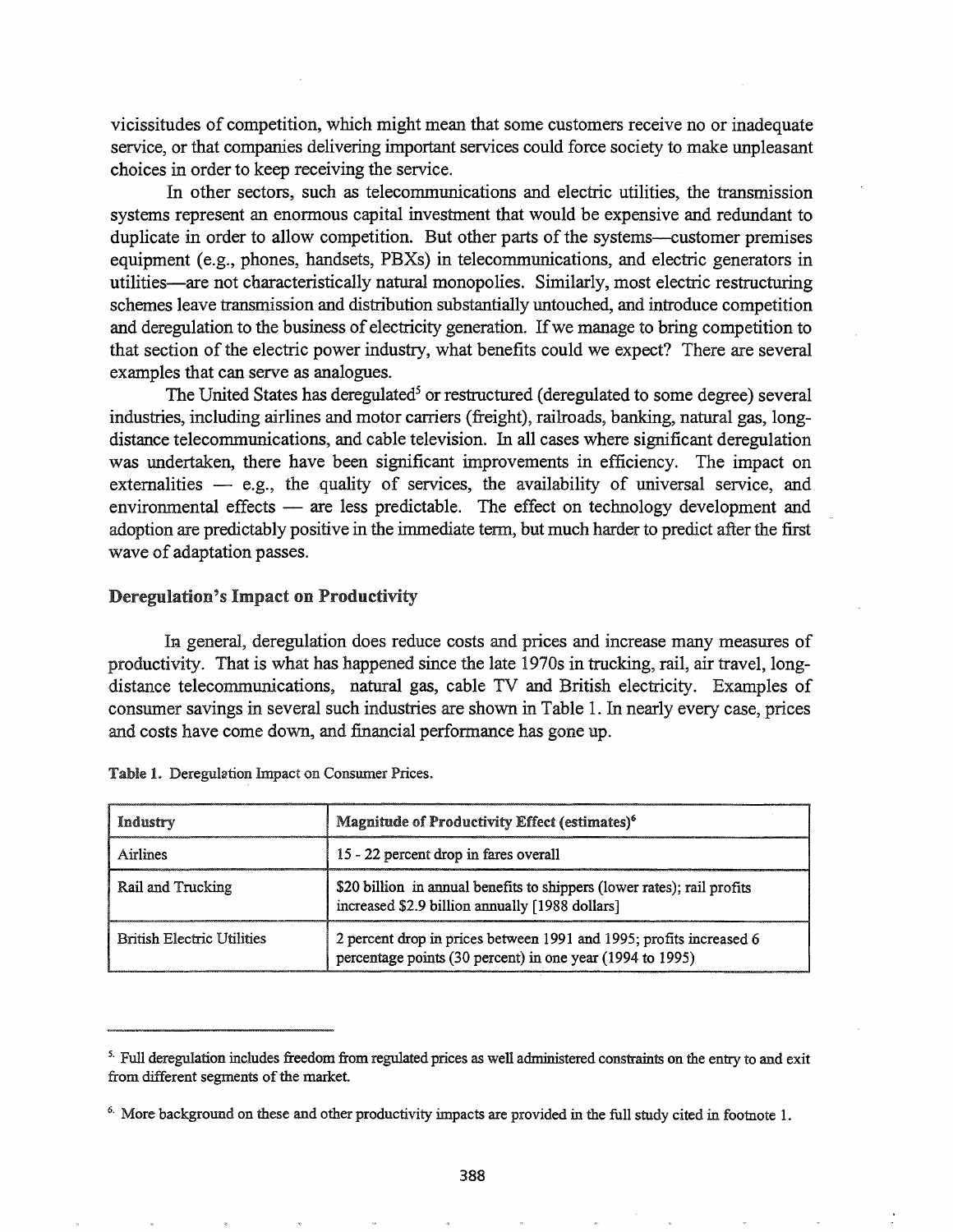In addition, there have been revolutionary changes in the technology used by these industries.<sup>7</sup> Thus, we expect that electric utility restructuring also will be accompanied by substantially increasing productivity, lower prices, and deployment of efficient new technologies. For example, widespread adoption of new electric generating technologies is almost certain to improve the efficiency of production, measured by electrical output per unit of fuel input. Since fuel is the largest single cost component in electricity production, this alone ought to reduce production costs, and, possibly, prices.

## Deregulation's Impact on Innovation

Despite obvious pricing benefits, however, overall innovation may have suffered in some key industries. Consider air transport, in which declining costs over the past several decades were the result of hardware innovation. The introduction of the jet engine in the 1950s and 1960s, the increase in aircraft sizes and loads made possible by the turbofan engine and widebody aircraft, the improved fuel efficiency of aircraft engines, and the improved airframe designs to permit laminar flow all helped to reduce an aircraft's operating costs. One analyst (Hanlon 1996) argues that in the leaner environment of deregulation the airlines cannot afford to continue their support of aeronautical innovation Others warn that reductions in military aeronautics development will cut still deeper into the pace of change in aircraft technology (Morrison and Winston 1995).

While the military cutbacks have nothing to do with deregulation, the combined effect of airlines' withdrawal of support for aeronautics technology, and the shrinking military programs, is almost certainly a slowdown in the pace of technology advance. The most eagerly awaited big-bang innovations in aeronautics — economical supersonic transport at Mach 1.2, or Mach 2-5 passenger transport, or even hypersonic air travel — are probably decades away from commercial reality, under today's market conditions.

Deregulation is different for each industry, but there are some common elements. There is strong evidence that introducing competition will greatly increase the incentive to improve short-term financial performance, which will lead to cost-cutting measures. Some of the costcutting is likely to be passed on to consumers, though not all of it; profitability often improves, but not always. If an industry is truly opened to competitive forces — which was not the case in British electricity privatization efforts  $-$  we can probably expect a wave of new market entrants. This, in turn, will be followed most likely by a period of consolidation, however.

The relationship between deregulation and technology is not simple. One fairly reliable result of even partial deregulation is an explosion in availability of new technologies, in both hardware and business management. The initial flood of new technology is often a pent-up wave. It does not necessarily portend a continuing surge of accelerated technological progress. In fact, deregulation can be hard on technology development, especially in the long run. Airlines' support for aeronautical technology development, as noted above, declined as pressures for cost containment grew. British utilities, even with relatively little real new competition, slashed research and development funding. The story in telecommunications is somewhat

<sup>&</sup>lt;sup>7.</sup> In this case and elsewhere in this paper, we use the word "technology" to encompass innovations in both systems and services as well as hardware and equipment.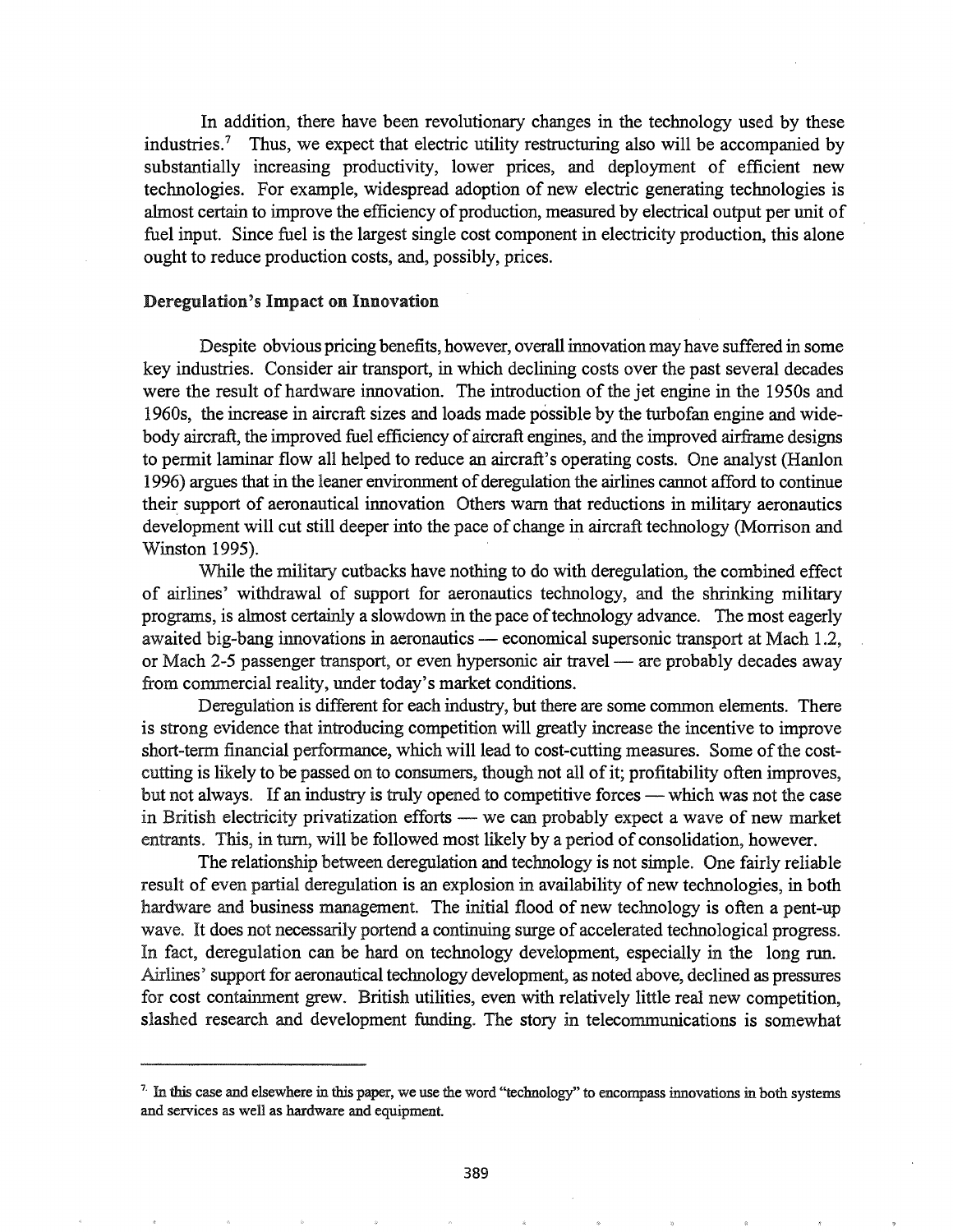different, and less conclusive. Research and development expenditures have fallen, at least in the primary telecommunications sector, but telecommunications patenting has expanded strongly. Basic research, once the metier of Bell Labs, has been cut back drastically, to the point where some analysts of science and technology policy fear for our ability to sustain a healthy rate ofinnovation.

## Innovation in the Electric Utility Industry

Changing technology is widely regarded as one of the principal factors behind utility restructuring (or deregulation) in the United States.<sup>8</sup> One summary of restructuring issues notes that "[a]dvances in power generation technology, perceived inefficiencies in the industry, large variations in regional electricity prices, and the trend to competitive markets in other regulated industries have all contributed to the transition (EIA 1998)." As of April 1999, 16 states have enacted restructuring legislation, four have issued a comprehensive regulatory order, four have legislation or regulatory orders pending, and 24 are investigating the issue, as is the District of Columbia. So far, however, few states have really addressed how to assure that new, more efficient technologies can compete fairly with the established set of technologies and companies.

Of course, the fundamental reason for deregulation (at least in the United States) is to reduce costs, resulting in lower electricity prices. Improved thermodynamic efficiency is only one way to get there; improved business efficiency is another (Brower 1996).<sup>9</sup> Still, technological innovation in the production of electricity is one of the most effective means to keep costs low and productivity high in the long run.

#### Environmental Concerns

But will this technological wave breaking over the electric utility industry be beneficial when measured by environmental impact? Here, the answer differs widely in both magnitude and direction depending on policies and rules that have yet to be implemented (or, in some cases, written). New electric generating technologies have far higher electrical output per unit of fuel input and thus lower emissions per unit of electricity generated. Whether this benefit leads to lower emissions in general, or in the areas with the worst air pollution problems, depends greatly upon: (1) how rapidly new technologies are adopted; (2) how much electricity prices change over time; and (3) how companies position themselves over the long term within the restructured market.

<sup>&</sup>lt;sup>8.</sup> Deregulation is the withdrawal of the state's legal powers to direct pricing, entry and exit of nongovernmental bodies, according to Clifford Winston, "Economic Deregulation: Days of Reckoning for Microeconomists," *Journal ofEconomic Literature* 31, 1263-1289. Thus "Restructuring" is used more often than "deregulation" in referring to the electric power sector. because full deregulation of all subsectors of the industry - transmission, distribution, and generation  $-$  is not contemplated.

<sup>&</sup>lt;sup>9.</sup> For example, when the British utilities were privatized and restructured, they made deep cuts in their labor forces; some American utilities are outsourcing parts of their operations so as to streamline the companies' core businesses. See, for example, (Brower 1996) and PRNewswire, "CSC Enters Business Process Outsourcing Agreement with Enron Energy Services", El Segundo, Calif., April 16, 1997, posted on ENERGY CENTRAL (http://www.energycentral.com).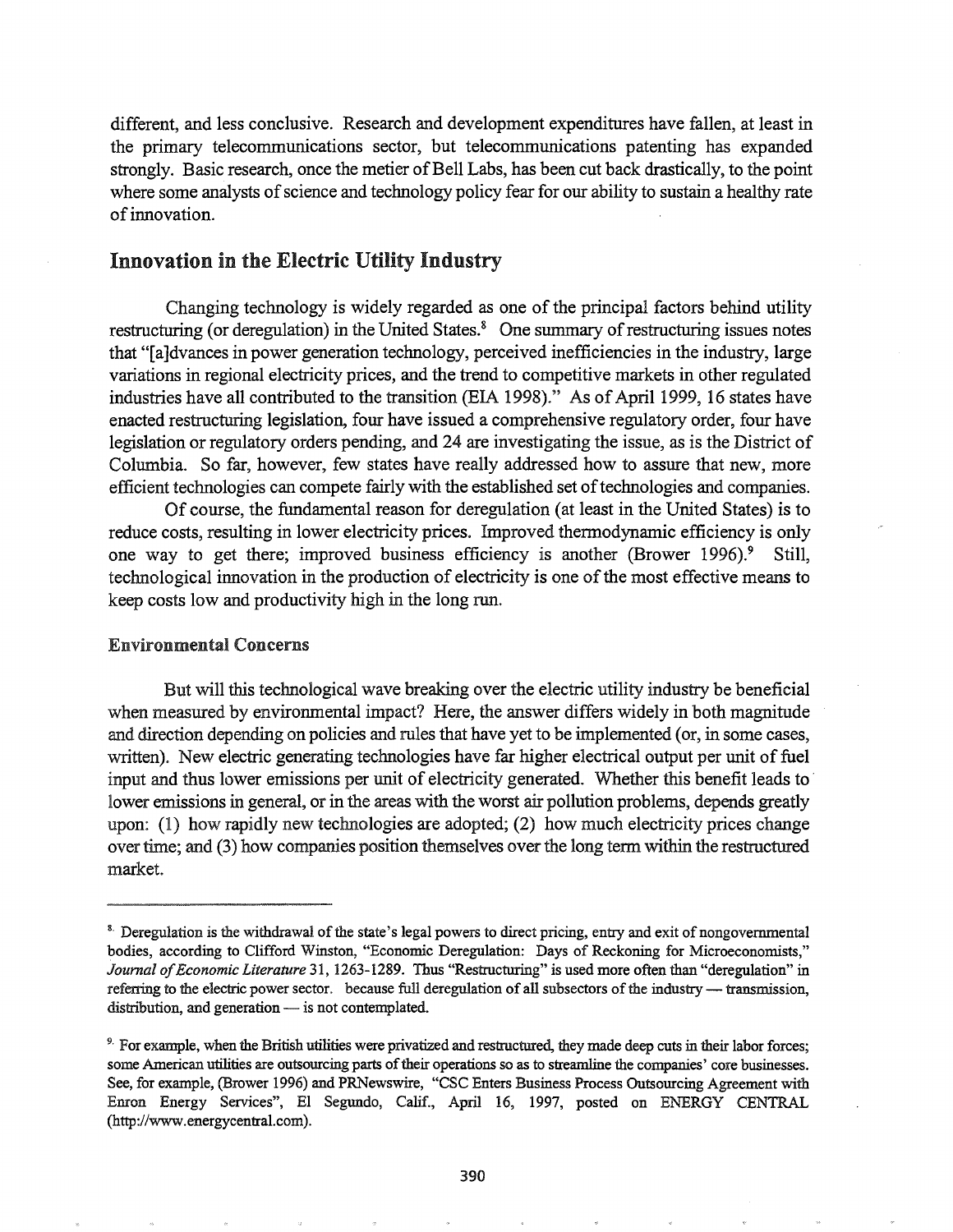Unfortunately, today's least expensive generators are often older coal-fired plants that were "grandfathered" by the Clean Air Act of 1970 that required all "new" power plants to meet new source control regulations. It also required all existing power plants to undergo "new source review" if they were substantially upgraded--which also had an unfortunate impact on innovation. Seventy-seven percent of U.S. fossil-fuel-powered plants are grandfathered; the average fossil fuel plant began operating in 1964; one-fifth of U.S. power plants are more than 50 years old. Replacements and capacity additions have come very slowly. Planned new capacity in the decade between 1998 and 2007—about 40 gigawatts—amounts to only about 6 percent (or  $0.6$  percent per year) of existing capacity (EIA 1998b).

#### How Much will Utilities Innovate?

As critical as innovation is to the performance of the industry, there is no good statistical data series for the electric utilities that measures that sector's pace of innovations. However, strong evidence exists that: (1) there is little incentive for innovation in the absence of competition; and (2) large firms with stable market shares rarely initiate radical technological development, or provide incentives for their employees to undertake major development (Utterback and Suarez 1993).

With restructuring, new entrants and changed business plans might bring much new technology on line more quickly than the 1998 power plant inventory indicates. On the other hand, there is little in the utilities' performance over the past few decades to inspire confidence in their ability to initiate and sustain technological progress toward greater efficiency and reduced emissions. Instituting true competition should make efficiency of generation and distribution much more important to the industry, but it probably is not enough to guarantee sustained progress. Deregulation or restructuring often facilitates the adoption of efficient technologies, but it does little to change the basic pattern of innovation underlying the industry in question.

Electric utilities "innovation" pattern (in generation) appears to be to lock-in to a new technology every 40 or 50 years. They are widely regarded as technologically moribund  $-$  for example, they spend far below the industry average on research and development (NSF 1997). Telecommunications' pattern, on the other hand, has been to be one of the nation's most innovative sectors. All things equal, we would expect telecommunications companies to continue inventing and introducing new products, long after their adjustment to deregulation. In contrast, the electric utilities would be expected to undergo a flurry of investment in new plant, equipment, and service provision, and then settle down into a new pattern of locked-in technology.

Restructuring the electric utility sector is likely to be accompanied by a wave of new technology. In fact, the existence of more efficient and economical new technologies — notably natural gas combined-cycle combustion turbines - is part of the impetus for restructuring. The rules ofrestructuring will have a great deal to do with how costs are brought down, and how that, in turn, affects the deployment of more efficient generating technologies over the next decade and beyond. If the rules change little, utilities could simply lock in a new generation of technology, only to find that in thirty or forty years that it will be just as difficult to displace as the coal-fired steam turbines are today.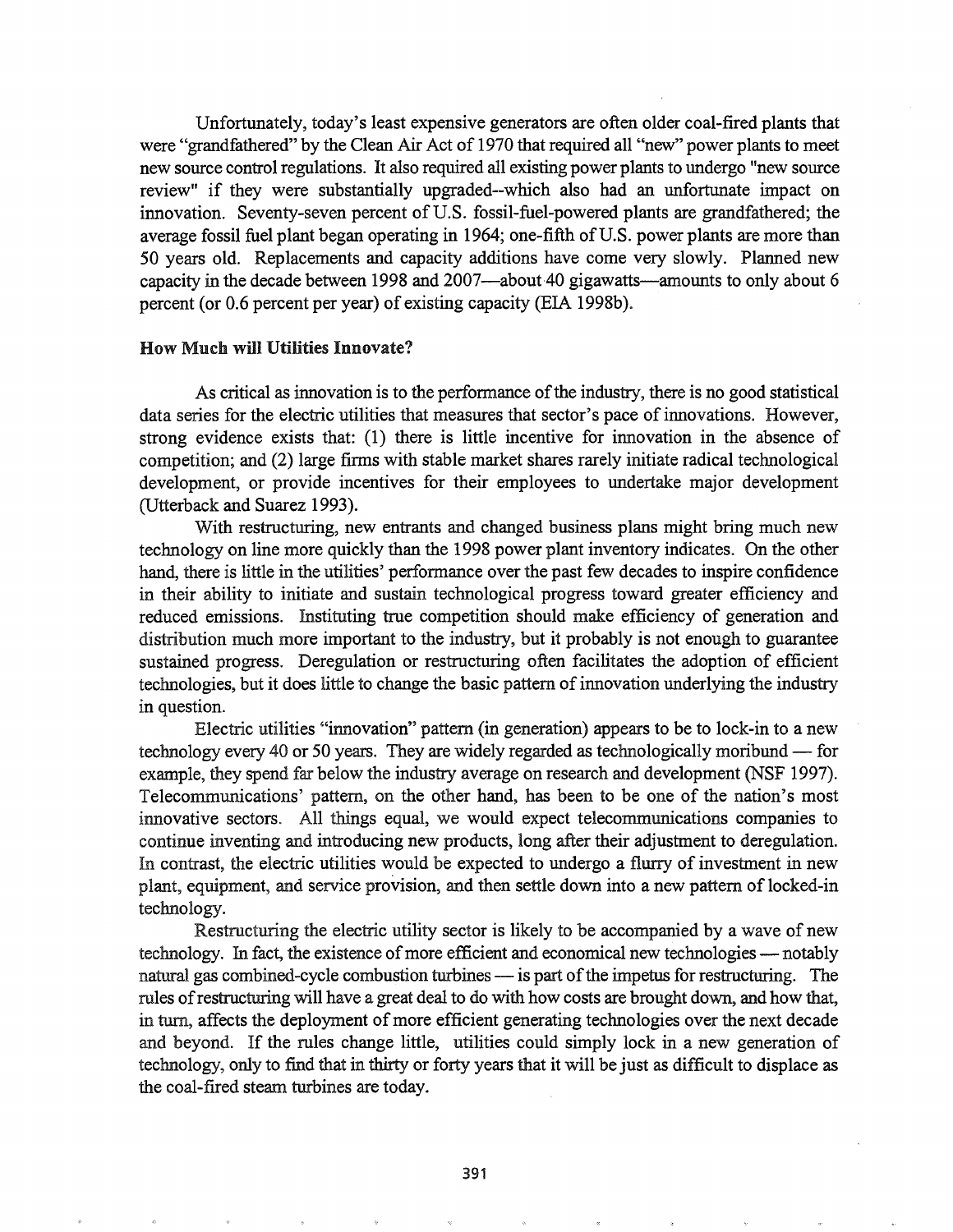## Utilities' Innovativeness as Measured by R&D Intensity

The most common and perhaps simple measure of innovation, as poor of a proxy as it may be, is the intensity of research and development (R&D) expenditure per dollar of net sales. (It should be noted that R&D is a much better proxy for the ability to deploy new innovations in the future  $-$  5 to 50 years from now  $-$  than for the likelihood that new technologies available today will be diffused.) Using this measure, electric utilities and gas companies are not especially innovative. Among electric and gas companies performing research and development, R&D intensity was only 0.2 percent, and declining. This compares with an all-industry average of 3.4 percent, and 3.6 percent in R&D-performing manufacturing industries (NSF 1997). Such a comparison is not completely fair since the electric and gas utilities are in a category that also includes sanitary services, which may be even less R&D-intensive than electric and gas utilities. Moreover, much of the R&D that contributes to the efficiency of electricity production is done in manufacturing industries-for instance, work on combined-cycle gas turbines and microturbines has been done in the machinery industry, which has an R&D intensity of more than 5 percent.

## Utilities' Innovativeness as Measured by Thermal Efficiency

The stagnation of efficiency in electricity production, confirms the utilities' slow pace of technological change. For the first half of the twentieth century, electric generation technology improved in a series of jumps, rising from less than 10 percent at the turn of the century for small 5 megawatt (MW) units to about 37 percent in the mid-1950s for 300 MW units. Since then, however, there has been very little improvement, even though the size of the state-of-the-art steam unit increased to more than  $1,000$  MW.

In the 1970s, technologies began to emerge that were more efficient than, and economically competitive with, the traditional large-stearn-turbine technology of central electricity production. But that era's energy shocks, and the resulting demand-side energy efficiency measures that the nation undertook, led to a large bubble of overcapacity in electric generation in the early 19808, reducing the demand for new power plants. Finally, the Clean Air Act's grandfather clause allowed a generation of relatively dirty coal-fired power plants to continue operating while new plants were subject to more stringent source performance regulations. The result of all these factors was very little investment in new technologies or new plants in the 1980s and 1990s.

#### Utilities' Innovativeness as Measured by Productivity Growth

Productivity growth within an industry is another proxy for innovation. Although it is seen by some as a weak indicator of innovation, there is often a strong relationship between productivity and innovation. Until 1974, the growth in productivity for both the gas and electric utilities compared fairly well to all private businesses. Following the oil price shocks in 1974 and through the 1980s, productivity slowed down throughout the U.S. economy. But productivity plateaued more emphatically with utilities than with most other private businesses, and certainly to a greater extent than with manufacturers.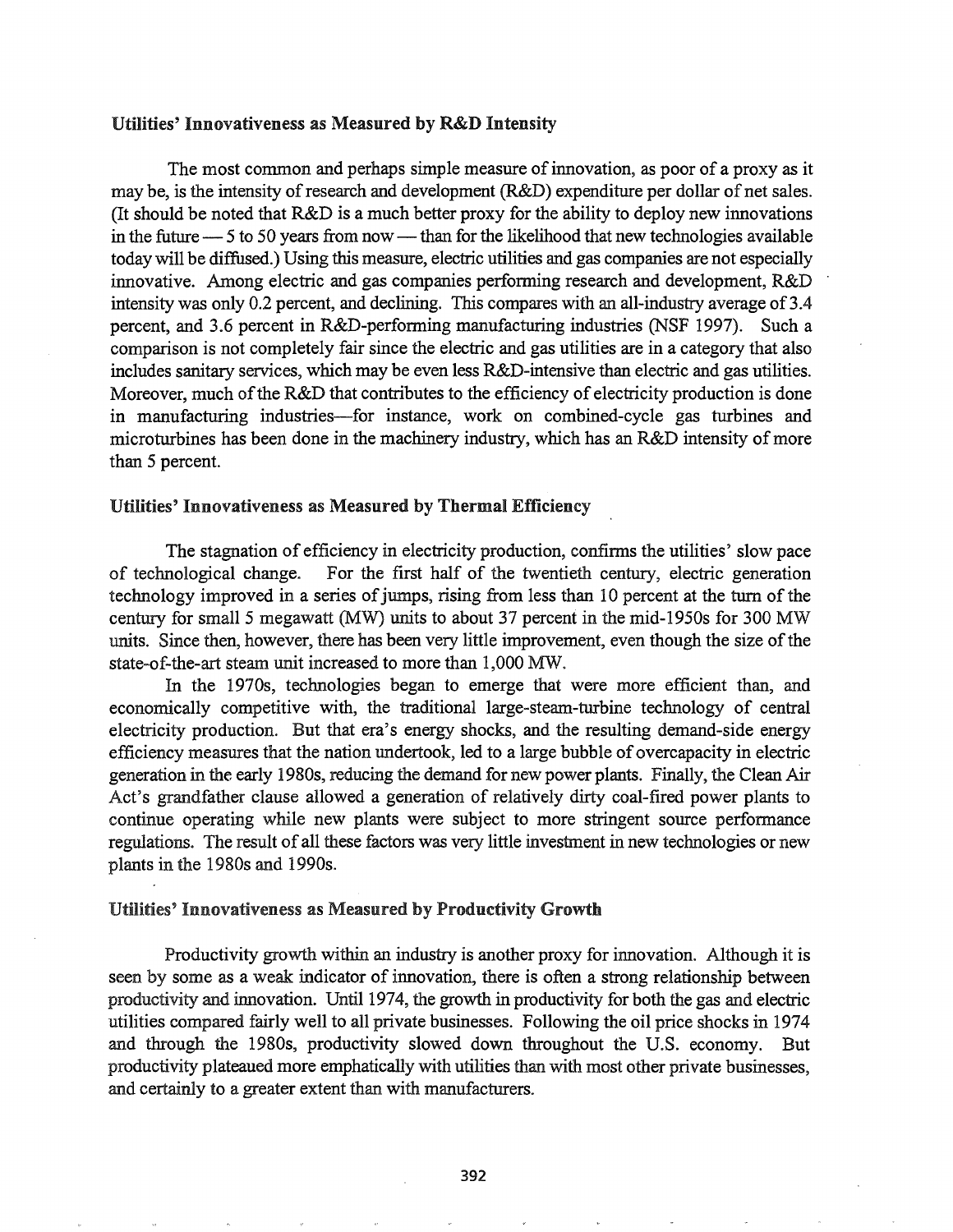### Utilities' Innovativeness as Measured by Capital and Production Investments

Economic researchers (Israilevich and Kowalewski 1987) tested the hypothesis that rateof-return regulation retarded the pace of technical change in electric utilities over the 1965-1983 period. They found that regulation indeed had curtailed implementation of efficient capital and production systems among Ohio's electric utilities. They also found that the negative impact on technical change was greatest when regulation was most constraining, such as during the energy shocks of the 1970s. Though this study has limited geographic scope and is somewhat dated, it is consistent with both other evidence and the judgment of infonned observers as to the utilities' incentives and propensity to expand the technological envelope.

# Future Opportunities

Based on the record of other industries and the restructuring of the British electric industry, the long-term outlook for restructuring-induced innovation within the electric utility industry is highly uncertain. This conclusion is made despite the potential contributions from many new technologies in all areas of the industry. The short-term outlook, however, is much more hopeful (Munson and Kaarsberg 1998).

Most analysts expect over the next few years a wave of new technology in electricity production, led by combined-cycle combustion turbines. New central electric generating capacity is quite likely to be all, or almost all, combined-cycle gas units. Eventually this capacity will replace (or displace) some of the coal- and oil-fired plants whose aging equipment produces significantly higher levels of emissions. The advent of new, highly efficient gas-fired technology will undoubtedly improve the emissions picture for electricity production — at least on a per unit of output basis. Depending on the growth of demand for electricity, and the implementation of efficient technologies through the electricity-consuming sectors, the more efficient technologies may even contribute to an absolute reduction in total emissions. The Energy Information Administration's latest published forecast is for 4.5 percent per annum growth in natural gas electric generation, far higher than the 0.9 percent per annum growth in total electric generation. For comparison, growth in coal-fired generation is forecast at 1.0 percent per year (EIA 1999).

There are, as well, many other new technologies that could reshape the electric power industry, according to some analysts (Morgan and Tierney 1998). These include solid-state power electronics to control the flow of power to individual lines and end-use devices; advanced sensor, communication, and computation technologies that allow greater flexibility in control and metering; high-temperature superconductivity that enables "lossless" transmission, higherefficiency generators and motors, and short-term storage capacity to avoid surges; fuel cells that convert hydrogen to electricity with no  $CO<sub>2</sub>$  emissions; efficient long-term storage technologies; low-cost renewable electricity; and gasification technologies.<sup>10</sup>

Some of these technologies allow for much more efficient and accurate use of the grid. Some offer greatly improved ability to reduce the emissions of air pollutants and greenhouse gases associated with electricity production, while others promise greater system-wide

<sup>&</sup>lt;sup>10.</sup> Morgan and Tierney do not include gasification in their list of especially promising technologies, but suggest instead fossil fuel decarbonization.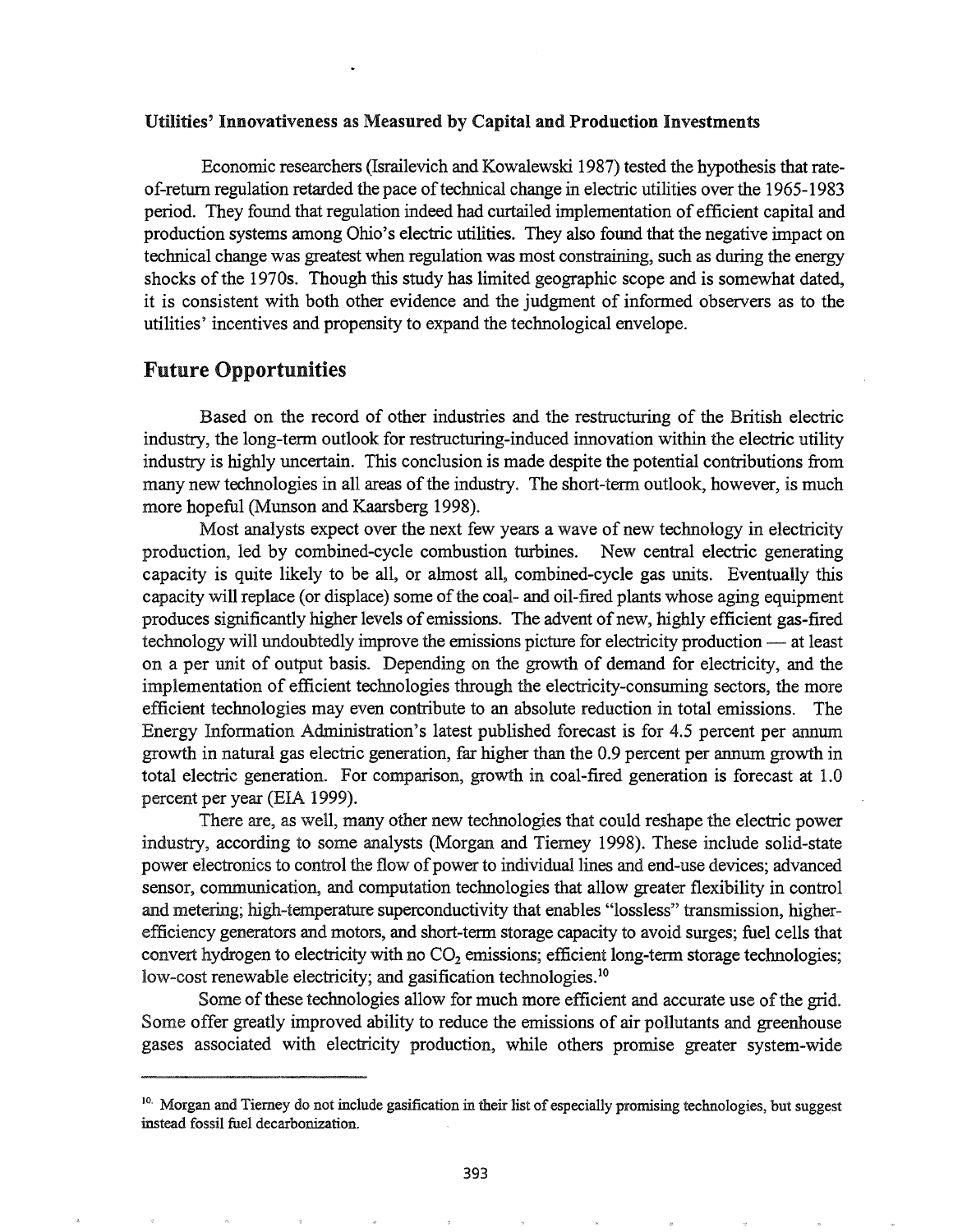efficiency. Combined, they offer the opportunity to change the electricity industry's structure, from a system of giant generating plants linked to customers by a vast transmission and distribution network to a system that permits distributed generation, or small-scale power generation, based on small turbines, fuel cells, or renewable technologies. Distributed generation also should greatly increase the use of cost-effective combined heat and power (CHP) systems that capture and use the heat that is otherwise wasted in the production of electricity by conventional generation plants. CHP offers the ability to improve dramatically the fuel efficiency of electricity generation (Kaarsberg and Elliott 1998).

## Conclusions

Some analysts clearly see a bright technological future for the industry. One investment analyst (Holman 1999), for example, says, "Technologies that bring even marginal improvement to the efficiency of the industry should create sizable market opportunities." Holman's analysis points out, for example, that deregulation gives companies much more opportunity to exercise discriminatory pricing, charging more to peak-load customers (or, in the case of the airlines, more to business travelers). Distributed generation, according to Holman, is a good way for consumers to buy freedom from peak power rates, as is electricity storage. Restructuring, therefore, ought to provide a boost to distributed generation and storage technologies.

However, the fact that a lot of efficient technology is just over the horizon does not mean that it will be adopted. Nor does it imply that a restructured industry will regard continued technology development as a major priority. For example, the recent Administration analysis ofits proposed restructuring legislation indicates that, jf enacted, carbon emissions might be reduced by as much as 40 to 60 million metric tons by 2010 (DOE 1999). However, this reduction is less than one-third of what might be economically available through a combined set of policies that encourage cost-effective high efficiency/low carbon technology deployment (Koomey et al 1997, DOE 1997).<sup>11</sup> The outcome depends a great deal on how the restructuring process, together with other complementary policies, is actually carried out. It also will depend heavily on how utilities are allowed to recover stranded costs. Systems that impose heavy transition charges (e.g., exit fees), or backup power rates on new entrants, will tilt the playing field in favor of existing utilities, which are huge, multi-billion-dollar corporations with enormous stakes in electric restructuring. As one might expect, those power companies are exerting enormous effort to make sure that restructuring gives them a competitive edge.

The greater the leverage of the established companies within a restructured electricity market, the dimmer the prospects for continued innovation in that industry. Electric utilities already have cut back substantially on research and development, and are likely to reduce still more as deregulation puts downward pressure on costs and prices. Since electric utilities have no tradition of technological dynamism, as did the aircraft and telecommunications industries, they are less likely to adopt a continued commitment to innovation through the restructuring

<sup>&</sup>lt;sup>11.</sup> See, Koomey. et al 1998 Although an assessment of the economic impacts of a cost-effective reduction in carbon emissions throughout the entire economy, the analysis estimated that a minimum of 170 million metric tons of carbon reductions could be obtained through improvements in the generation and use of electricity by 2010. Other studies (e.g. DOE 1997, Energy Innovations 1997) have pointed to even larger, but still cost-effective, reductions that might be available as a result of appropriate policy initiatives.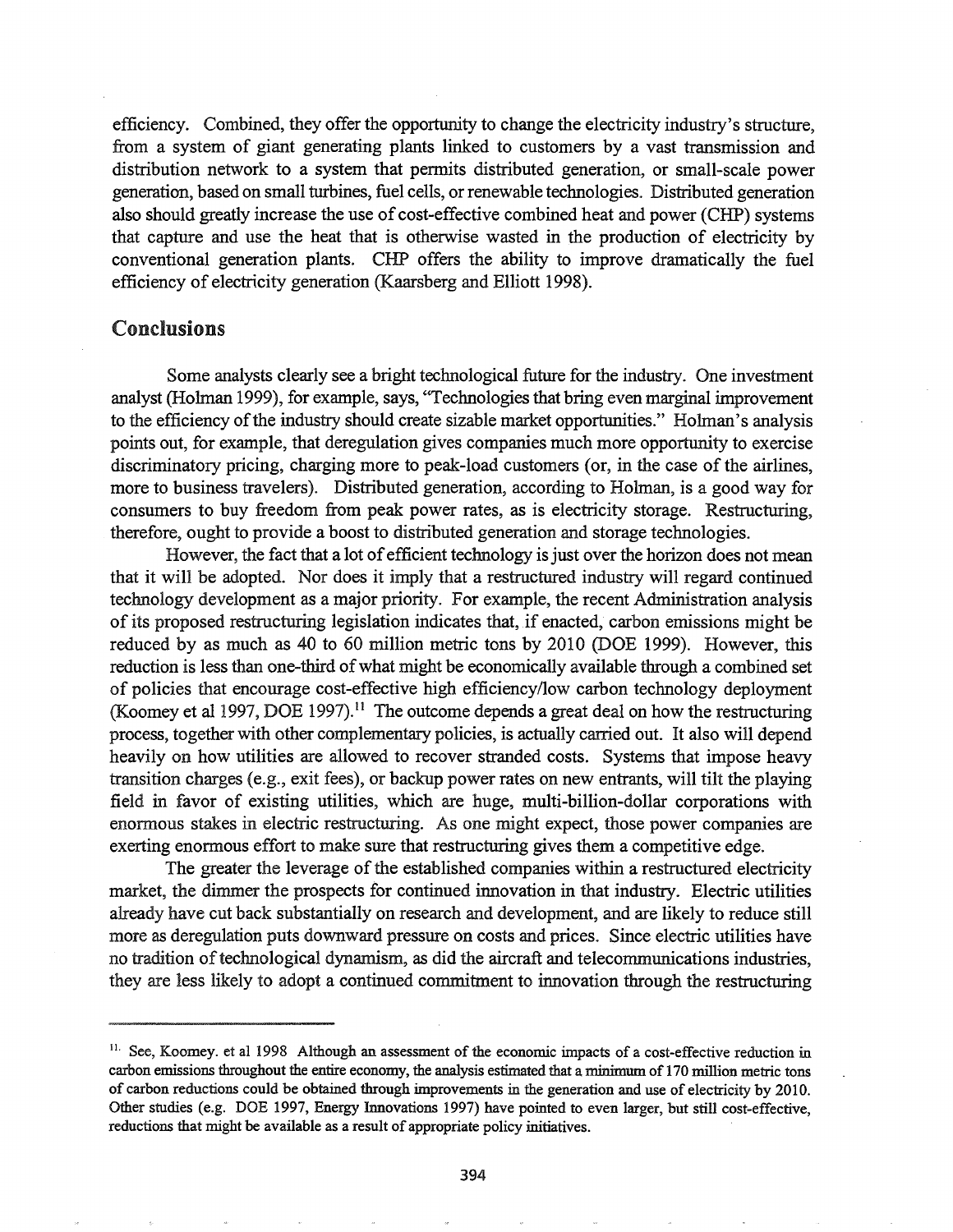process.

It is conceivable that electric utilities could become much more innovative after restructuring, due to the pressures of competition. Yet without a critical mass of new competitors, each bringing new technologies to the market, the likelihood of the industry changing its priorities is understandably small. The large established companies that dominate their markets rarely have been the source ofradical innovation. Major technological advances simply do not come from dominant firms with long-established technologies, and tests of this conclusion in the automobile, television, typewriter, TV tube, transistor, integrated circuit, electronic calculator, and supercomputer industries bear this out (Klein 1977, Utterback and Suárez 1993).

OUf conclusion, then, is that introducing competition to a regulated monopoly such as the U.S. electric industry will greatly increase its productivity in the near term. This policy should result in the immediate application of cleaner and more efficient technologies (e.g., gas combined cycle generating units). Such competition is also a necessary, but not sufficient condition for innovation. To sustain innovation, environmental and technology policymakers must combine the restructuring process with other technology and environmental policy tools to keep the electric services market open to new and innovative competitors.

### Acknowledgements

Drs Gorte and Kaarsberg would like to acknowledge financial support for this research from the U.S. EPA Office of Atmospheric Programs. All of us thank our reviewers including Tom Casten, David Klein, John Maulbetsch, Lewis Milford, Joel Palley and Dan Steinmeyer.

# References

- Brower, Michael C. 1996. *The British Electric Utility Restructuring Experience.· History and Lessons for the United States,* National Council on Competition and the Electric Industry, October 1996.
- [DOE] U.S. Department of Energy. 1997a. Interlaboratory Working Group (ANL, LBNL, NREL, ORNL, and PNNL) on Energy-Efficient and Low-Carbon Technologies. *Scenarios of U. S. Carbon Reductions Potential: Impacts of Energy Technologies by 2010 and Beyond.* Washington, D.C.: U.S. Department of Energy, Office of Energy Efficiency and Renewable Energy. http://www.oml.gov/ORNL/Energy\_Eff/CON444.
- [DOE] U.S. Department of Energy, "Comprehensive Electricity Restructuring Plan: Benefits of the Proposal," (Washington, D.C.: April 1999). http://home.doe.gov/policy/ceca.htm.
- [EIA] Energy Information Administration, *Annual Energy Outlook 1999*, (Washington, D.C.: U.S. GPO, 1999), data tables in Appendix A.
- Energy Information Administration, 1998. *The Changing Structure ofthe Electric Power Industry: Selected Issues, 1998, DOE-EIA-0562, (Washington, DC: July 1998), p. ix.*
- [EIA] Energy Information Administration, 1998a. *Inventory of Power Plants in the United States,* December, posted on http://www.eia.doe.gov/cneaf/electricity/ipp/ipp\_sum.html, and supporting data tables.
- [EIA] Energy Information Administration. 1997. *Emissions of Greenhouse Gases in the United States* 1996. DOE/EIA-0573(96). Washington, D.C.: U.S. Department of Energy.